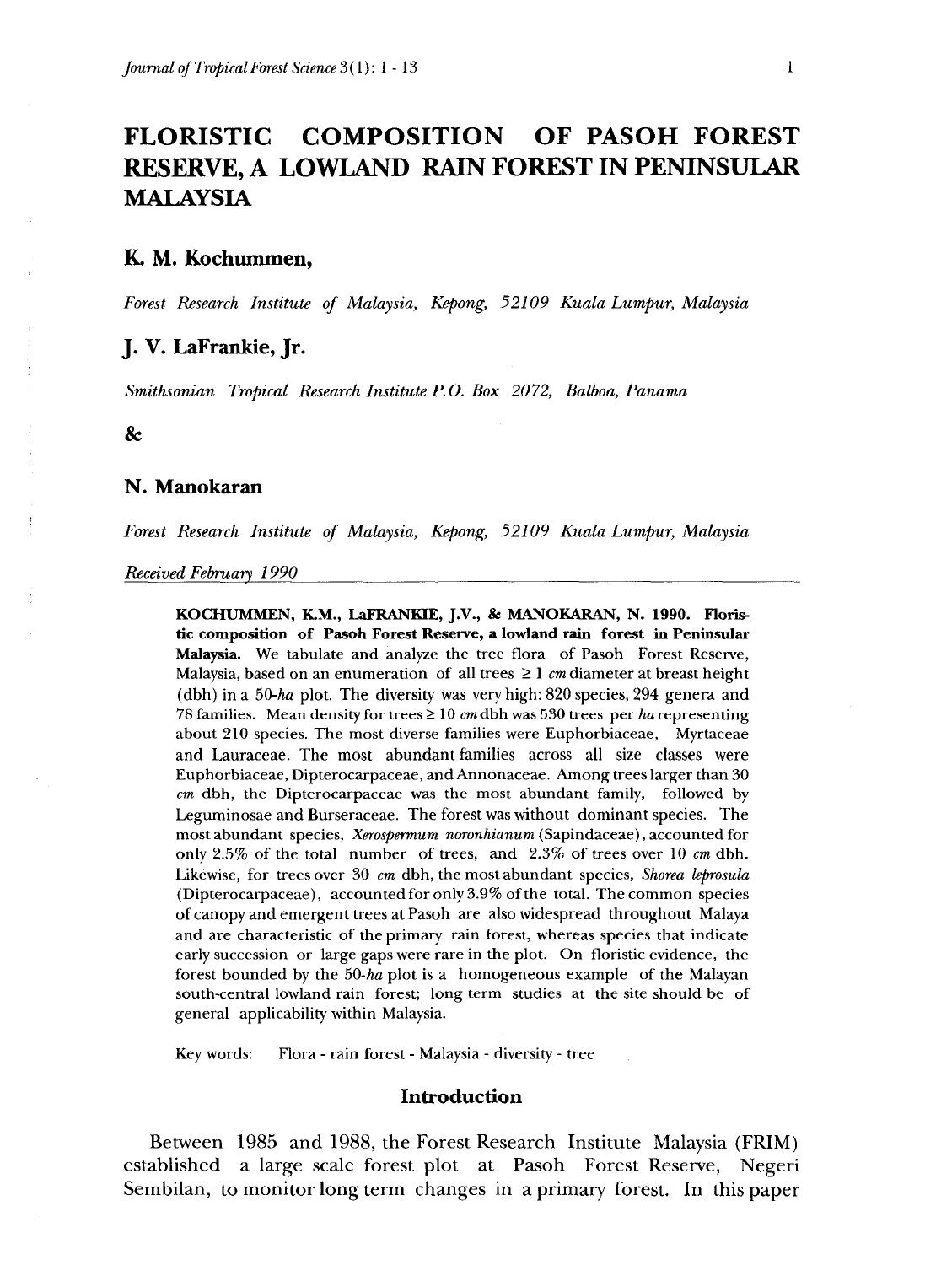we summarise the floristic composition of the trees and shrubs in the plot to answer two questions: Can the chosen forest site be generally regarded as representative of Malayan lowland type? Is there evidence that the plot has seen significant past disturbance? In the course of answering these questions we also provide a general reference for more specialised long term studies that will follow. A second companion paper will examine the stand structure with the same intent.

#### **Site description and methods**

Pasoh Forest Reserve was chosen as the site for the large scale forest plot because it was far from centres of population and yet still easily accessible by car, and also because its ecology and flora had been studied during the International Biological Program (Ashton 1976, Soepadmo & Kira 1977). The reserve is located at  $2^{\circ}$  59'N latitude and  $102^{\circ}$  18'W longitude, or about 140 *km* southeast of Kuala Lumpur, in the interior portion of Negeri Sembilan amidst a broad expanse of flat lands and gently rolling ridges that abut the westward side of the Main Range. Prior to 1900, this south-central portion of the Malay Peninsula comprised nearly 100,000 *ha* of relatively unbroken forest. The plot is situated in the last remnant of that forest.

Pasoh Forest Reserve was much larger before the early 1970s when many of the southern compartments were converted to plantations of oil palm, so that today, the reserve is only about 6000 *ha* in size. The southernmost 2000 *ha* are administered by FRIM as a Research Centre, and are divided into three portions: a core of 650 *ha* of primary lowland forest that lies between 80 and 120 *m* above sea level; a buffer zone of 30-y-old selectively logged forest on three sides of the core; and primary hill forest on the western side of the core rising to an elevation of about 500 *m.*

As the boundaries of the reserve receded during the past decades, many of the species of larger mammals have declined in number or disappeared altogether. The Sumatran rhinoceros has likely been absent for 70 years. Guar, tigers, tapirs and bear have been very rare at Pasoh since the mid 1960s. At least one elephant remains somewhere in the reserve, and intermittently enters the 50-ha plot. The remaining species of mammals number about 90, and many are quite numerous, including native pigs and primates (Kemper 1988). The avifauna is mostly intact and characteristic for the habitat; 200 species are resident in the primary forest, and another 42 are migrant (D. Wells, personal communication).

The mean annual rainfall is roughly 2000 *mm* with a known range of 1700 to 3200 *mm.* Although monthly means all exceed 10 *cm,* the forest is not everwet, in that a rain free period of 20 to 25 days is expected each year either between January and March or between July and August (Dale 1959, Soepadmo & Kira 1977, and unpublished weather data from Pasoh Forest Research Station).

The permanent plot lies in a mostly level plain of relatively uniform terrain between two meandering streams. Small scale variation in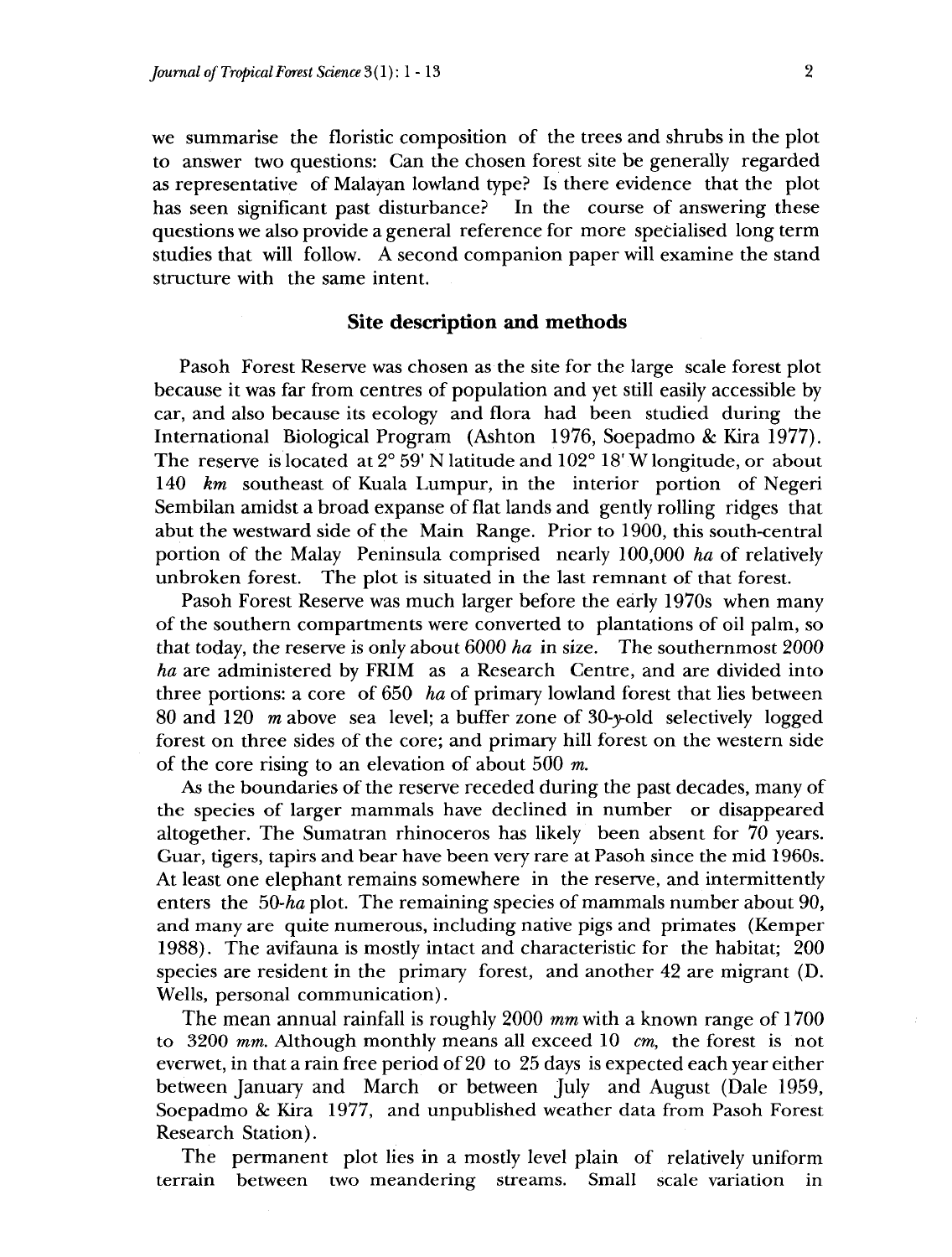topography and soil moisture provide a Level of heterogeneity that is reflected to some extent in the vegetation. About half of the plot lies within a range of 2 *m* of topographic change; a hill rises in the centre of the plot to about 24 *m* above the lowest point (a topographic map is found in Manokaran & LaFrankie 1990). The soils within the plot are, in general, derived from shale and are of a compact and clayey texture (Allbrook 1973). Two intermittent streams form during periods of heavy rain.

The plot is a *50-ha* rectangle 1 *km* long and 500 m wide. The enumeration included all free standing trees and shrubs  $\geq 1$  *cm* dbh. Climbers were excluded. The methods by which the plot was surveyed, the trees measured and species identified are recounted in Manokaran *et al* (1990). Here we can note that all trees over 10  $cm$  dbh were identified in the field by the senior author, who also identified leaf specimens from saplings of the more difficult taxa. The more common taxa were identified by the staff of FRIM under the training and supervision of the senior author.

Taxonomy and nomenclature followed the Tree Flora of Malaya (Whitmore 1972, 1973, Ng 1978b, 1989) and Ashton (1982), except where a more recent monograph was available. A complete list of all species found in the plot is presented together with citations of voucher specimens in Appendix 1 of Manokaran *et al.* (1990).

The data set used in the present analysis was based on the completed initial census of the plot corrected and updated to October 1988.

To differentiate the floristic contributions made by trees of different habits, we assigned each species to one of five classes according to its stature. The label "shrub" was applied to those species that do not exceed 2 *cm* dbh and 2 *m* height. Shrub is, perhaps, not the best name for this group which includes several distinctive habits or architectures, but no other English term seems appropriate. The second class was "treelet"; these species do not exceed 10 cm dbh and 10 m height. The third category of stature is "understorey"; these species do not generally exceed 30 *cm* dbh, and are always less than 20 *m* tall. The fourth class is "canopy,"; these species do not usually exceed 60  $cm$  dbh and 30  $m$  height. The final class is "emergent" and includes those species that regularly exceed 60 *cm* dbh and regularly reach above the canopy to a height of 30 to 50  $m$ .

## **Results and discussion**

# *Diversity*

The *50-ha* sample of 329,000 trees included 820 species in 294 genera and 78 families, which is exceedingly diverse compared to forests elsewhere in the world. Only one other large sample has included trees as small as 1 cm dbh, and that was the earlier plot of identical design on Barro Colorado Island (BCI), Panama. The tally for that plot was 238,000 trees, 306 species in 61 families (Hubbell & Foster 1986). The species diversity over 50-ha was 2.7 times as high at Pasoh as at BCI, whereas the diversity per tree was about twice as high.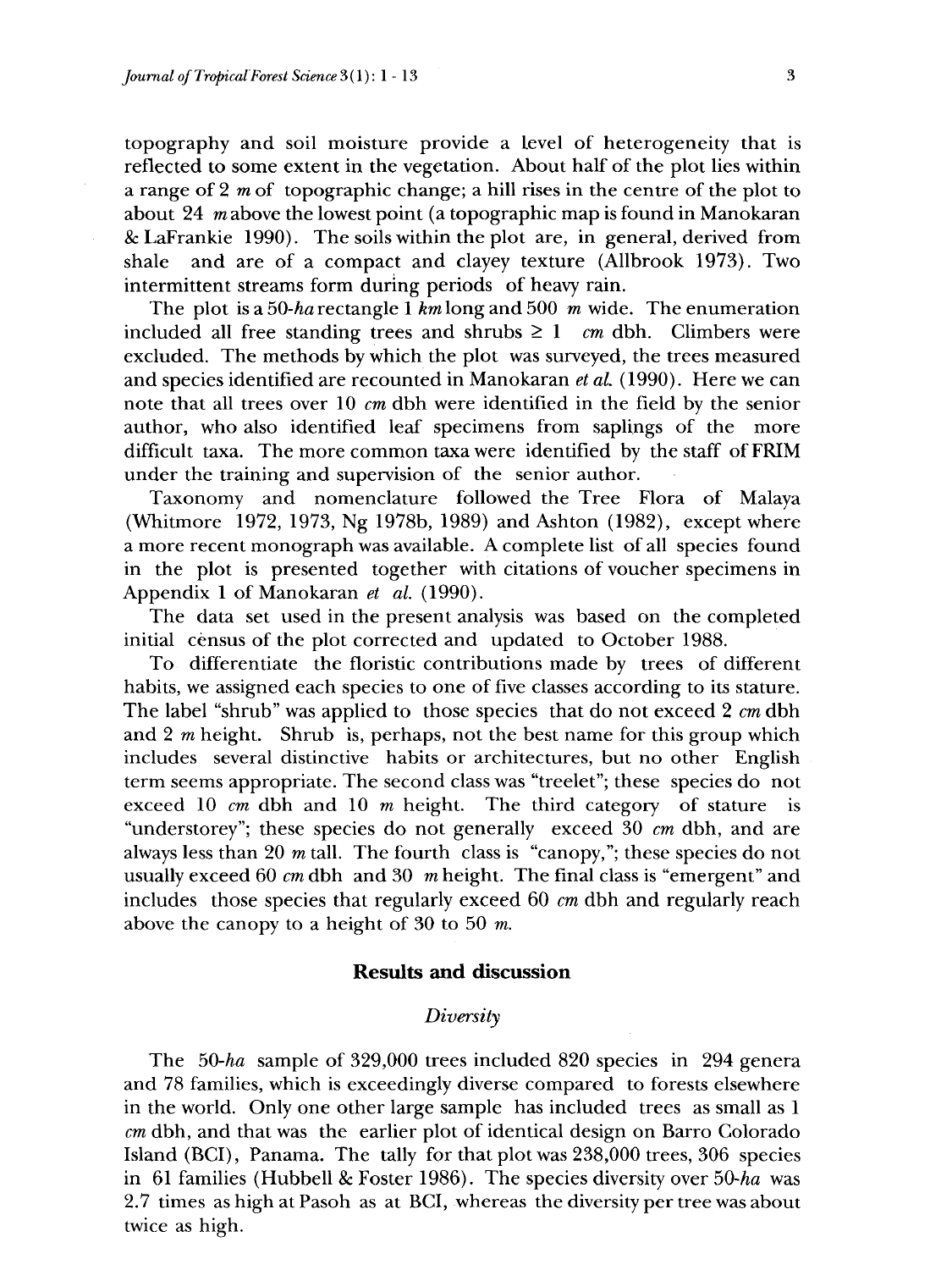Comparisons with many other forests can be made if we restrict our calculation of diversity to trees above 10 *cm* dbh. For 50-ha at Pasoh, we found trees above 10 *cm* representing 660 species in 244 genera and 67 families. Mean density was 530 trees per *ha* representing about 210 species. This is about as high or higher than the diversities reported for other rich primary lowland forests in Malaysia and Indonesia. At Sungei Menyala Forest Reserve, also in Negeri Sembilan but west of the Main Range, Wyatt-Smith (1949) found about 150 species per *ha,* which is about 25% lower diversity than at Pasoh. Ashton (1964) described a lowland forest in Andulau, Brunei, that had about 140 species per *ha;* a lowland forest in East Kalimantan had about 540 trees and 180 species per ha according to Kartawinata *et al.* (1981); while at Gunung Mulu National Park in Sarawak Proctor *et al.* (1983) described two rather dense *l-ha* samples: 615 trees and 225 species in alluvial forest and 778 trees and 210 species in dipterocarp forest on a hill side. They indicated that their sample sites may not have been representative of median conditions.

Reports from Central American sites have generally shown a relatively low diversity of trees. At La Selva in Costa Rica, most individual hectares of a 12-*ha* sample had about 400 to 500 stems above 10 cm dbh and 100 species (trees and lianas), or roughly one half the diversity of Pasoh (Lieberman *et al.* 1985).

However, some Amazonian forests may be as diverse, or even more diverse, than Pasoh. Gentry (1988) described a pair of *l-ha* samples in aseasonal Amazonian forest, each of which had more than 250 species with stems > 10 *cm* dbh. It would seem that the species diversity of trees at Pasoh is comparable with the highest diversities recorded on a per hectare or per tree basis anywhere in the world, and roughly similar to many other aseasonal forests of Malaysia.

#### *Relative abundance of species*

The most abundant species in the plot was *Xerospermum noronhianum* Bl. (Sapindaceae), but it accounted for only 2.5% of all trees, which is a very low level of dominance. This species was also the most common tree over 10 *cm* dbh, but again accounted for only 2.3% of the total. For trees over 30 *cm* dbh, the most abundant species was *Shorea leprosula* King (Dipterocarpaceae), but it accounted for only 3.9% of all trees in that class.

The relative densities with which species are represented are uniformly low, thus corresponding to Richard's (1952) notion of the mixed forest type, which he contrasted with those forests characterized by one or two species of very high densities.

Uniformly low densities and the absence of clear dominants are two attributes of composition that can be seen in most other forests in Malaysia. For example, the most common tree at Sungei Menyala was *Santiria laevigata* Bl. (Burseraceae), accounting for only 3.7% of all trees above 10 *cm* dbh (Wyatt-Smith 1966).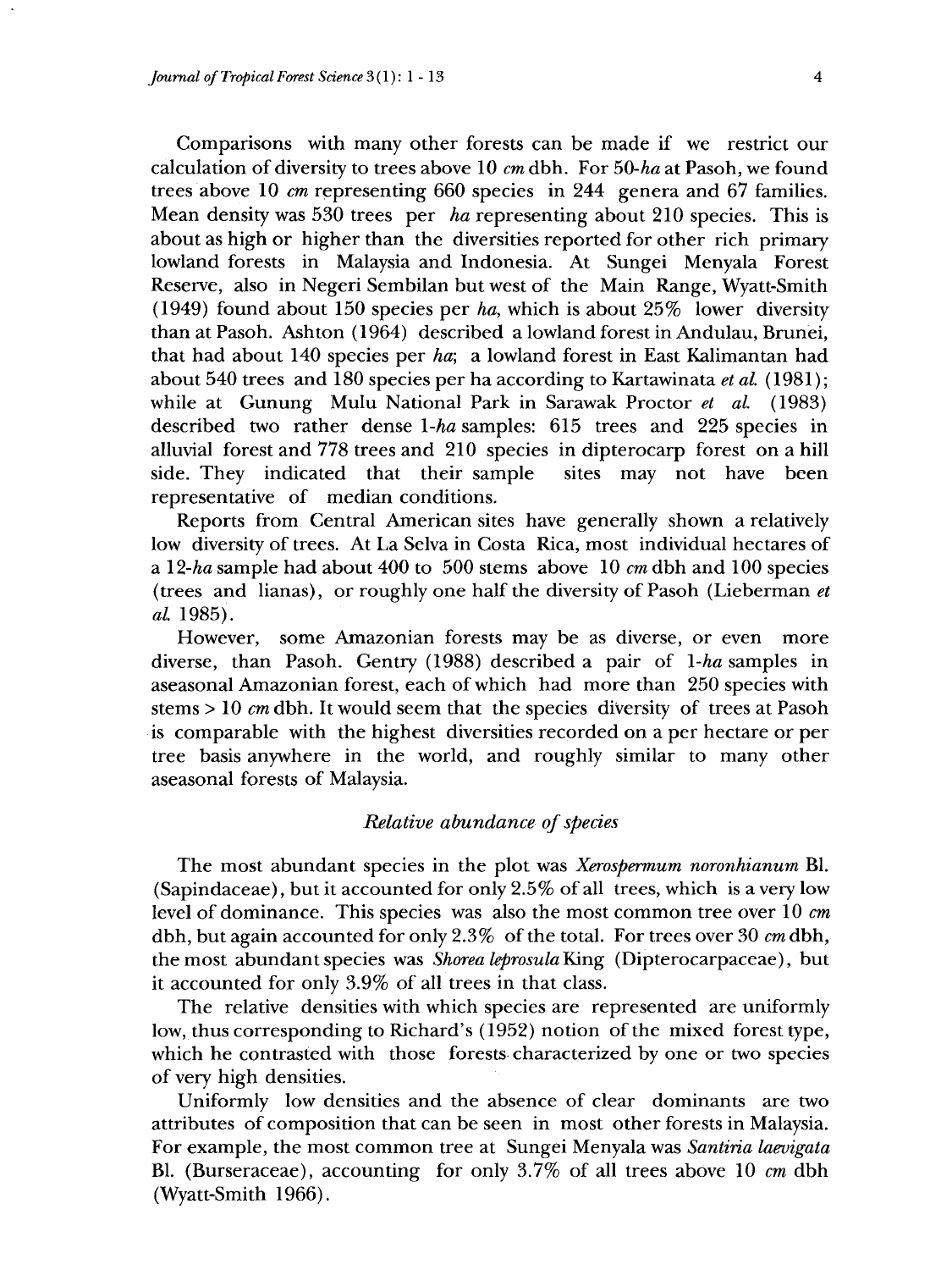The mixed forest type contrasts sharply with some of the better studied forest of the Neotropics, especially the forests of central America. At La Selva, the most common species, *Pentaclethra macroloba* (Willd.) Benth. (Leguminosae) accounted for about 14% of trees over 10 *cm* dbh and for over one-half of the canopy (Lieberman & Lieberman 1987). In the *50-ha* plot on BCI, the population of the treelet *Hybanthus prunifolius* (Humb. & Bompl.) G. K. Schulze (Violaceae) exceeded 40,000 trees, which is almost five times the most numerous species at Pasoh; and the canopy species *Trichilia tuberculata* C. DC. (Meliaceae) was represented by 13,000 trees (Hubbell & Foster 1986).

## *Familial composition of the tree flora*

In the same way that individual species did not constitute conspicuous dominants, we found that taxonomic families were represented in regularly diminishing proportions. The relative importance of different families with regard to number of species, number of stems and basal area is illustrated in Table 1. This table was based on all stems  $\geq 1$  *cm* dbh for 50 *ha*, except for the values of basal area, which are based on 20 *ha.*

The Euphorbiaceae was ranked first in species diversity, first in abundance of trees, and third in basal area. The significance of this family in the Malayan lowland forest was noted by early students of the forest, but its importance may often be overlooked because many of the species are smaller trees of the understorey and lower canopy.

The Myrtaceae and Lauraceae may be considered together for they ranked second and third in species diversity, but twelfth and sixteenth in tree density, and eighth and twenty-first in basal area. The attributes of high diversity and low density were not unexpected for these families in the lowland forest; it was, to the contrary, entirely in keeping with what little is known of these two poorly understood families. They included species of all five stature classes, but in neither family did we find a particular species to be very common (Tables 2, 3, 4). In diversity of genera, the two families were very different from one another. Nearly all of the species of Myrtaceae at Pasoh belong to the genus *Eugenia,* whereas the Lauraceae was represented by many more or less equally diverse genera.

The Rubiaceae is the most diverse of all families of trees when the flora of the entire Malay Peninsula is tallied, but at Pasoh it ranked only fourth in species diversity and fourth in tree density. Its relatively lower ranking at Pasoh may be explained by the isolated and restricted geographic distribution of many of its species. Most of the species of Rubiaceae at Pasoh were shrubs and treelets, but nonetheless, the family was represented by two of the most frequent species for trees over 10 *cm* dbh, *Aidia wallichiana* Tirving, and *Porterandia anisophylla* (Roxb.) Ridl. Among the many species of smaller trees, several were very numerous.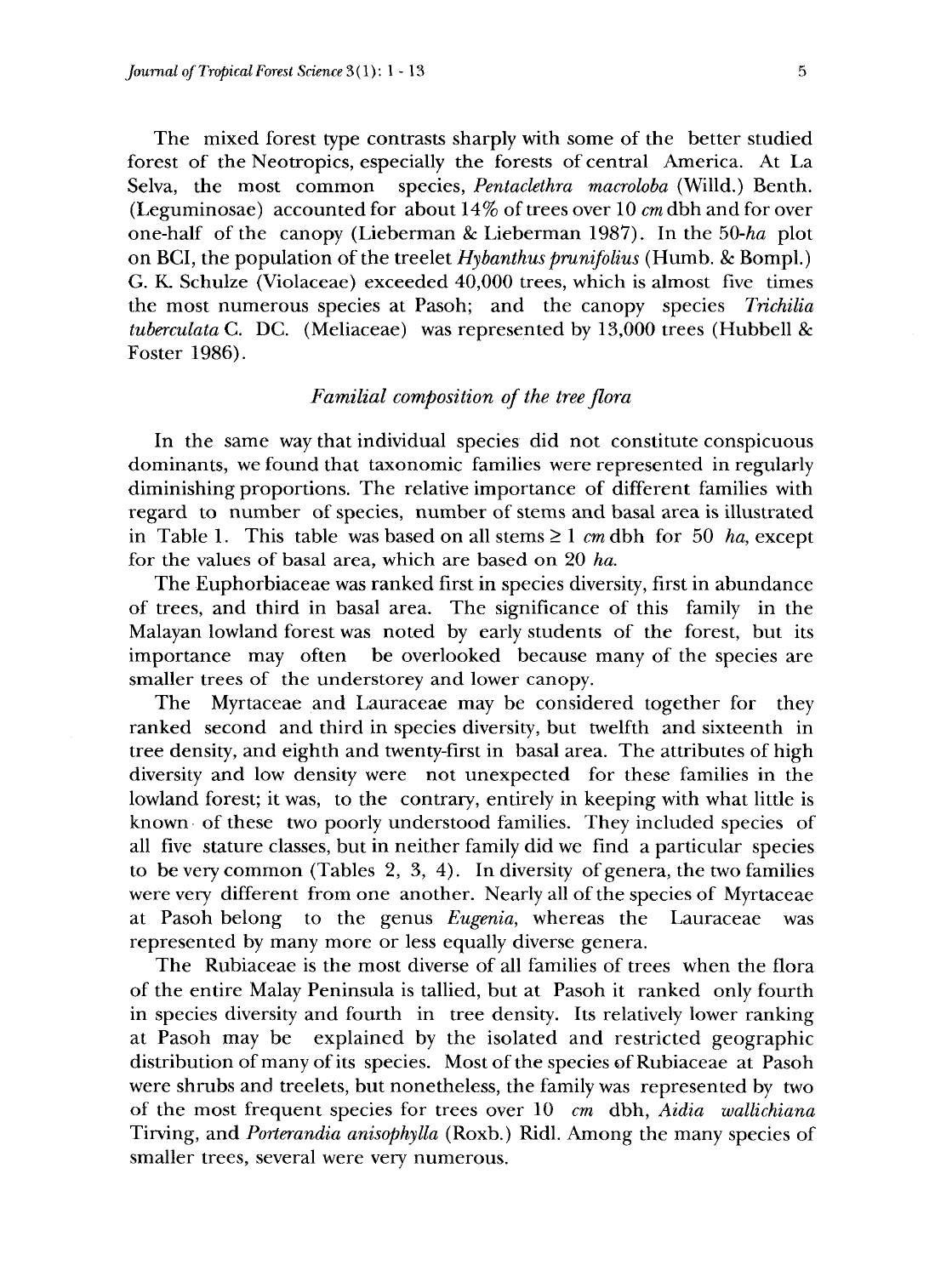|                              | Species        |                         |              | Abundance        |             |              | Basal area |             |               |
|------------------------------|----------------|-------------------------|--------------|------------------|-------------|--------------|------------|-------------|---------------|
| Family                       | Rank           | Spp.                    | %            | Rank             | Trees       | %            | Rank       | Sum         | $\%$          |
| Euphorbiaceae                | 1              | 87                      | 10.60        | 1                | 45480       | 13.81        | 3          | 20930       | 7.41          |
| Myrtaceae                    | $\overline{2}$ | 50                      | 6.09         | 12               | 9825        | 2.98         | 8          | 8192        | 2.90          |
| Lauraceae                    | 3              | 48                      | 5.85         | 16               | 7008        | 2.13         | 21         | 3941        | 1.39          |
| Rubiaceae                    | 4              | 46                      | 5.60         | 4                | 19501       | 5.92         | 13         | 5723        | 2.03          |
| Annonaceae                   | 5              | 44                      | 5.36         | 3                | 23222       | 7.05         | 6          | 10330       | 3.66          |
| Meliaceae                    | 6              | 43                      | 5.24         | 13               | 8634        | 2.62         | 23         | 3689        | 1.31          |
| Anacardiaceae                | 7              | 32                      | 3.90         | 15               | 7408        | 2.25         | 11         | 7222        | 2.56          |
| Guttiferae                   | 8              | 31                      | 3.78         | 11               | 10693       | 3.25         | 12         | 5752        | 2.04          |
| Myristicaceae                | 9              | 31                      | 3.78         | 7                | 14096       | 4.28         | 7          | 8683        | 3.07          |
| Dipterocarpaceae             | 10             | 30                      | 3.65         | $\boldsymbol{2}$ | 30727       | 9.33         | 1          | 68902       | 24.38         |
| Leguminosae                  | 11             | 28                      | 3.41         | 10               | 10872       | 3.30         | 2          | 25111       | 8.89          |
| Moraceae                     | 12             | 24                      | 2.92         | 28               | 2170        | 0.66         | 15         | 5198        | 1.84          |
| Burseraceae                  | 13             | 22                      | 2.68         | 5                | 17911       | 5.44         | 4          | 15997       | 5.66          |
| Ebenaceae                    | 14             | 21                      | 2.56         | 8                | 13777       | 4.18         | 20         | 4052        | 1.43          |
| Sapindaceae                  | 15             | 20                      | 2.44         | 6                | 16397       | 4.98         | 9          | 7594        | 2.69          |
| Fagaceae                     | 16             | 15                      | 1.83         | 20               | 5245        | 1.59         | 5          | 12911       | 4.57          |
| Flacourtiaceae               | 17             | 15                      | 1.83         | 18               | 6396        | 1.94         | 19         | 4054        | 1.43          |
| Melastomataceae              | 18             | 15                      | 1.83         | 17               | 6828        | 2.07         | 27         | 2482        | 0.88          |
| Sapotaceae                   | 19             | 14                      | 1.71         | 22               | 4109        | 1.25         | 22         | 3745        | 1.33          |
| Sterculiaceae                | 20             | 14                      | 1.71         | 27               | 2593        | 0.79         | 10         | 7575        | 2.68          |
| Rosaceae                     | 21             | 13                      | 1.58         | 29               | 1953        | 0.59         | 31         | 2017        | 0.71          |
| Polygalaceae                 | 22             | 10<br>8                 | 1.22<br>0.97 | 21               | 4634        | 1.41         | 17         | 4905<br>220 | 1.74          |
| Arecaceae                    | 23<br>24       | 8                       | 0.97         | 40               | 785         | 0.24         | 48         |             | 0.08          |
| Elaeocarpaceae               | 25             | 8                       | 0.97         | 41<br>31         | 663<br>1661 | 0.20<br>0.50 | 39<br>42   | 680<br>398  | 0.24<br>0.14  |
| Icacinaceae                  | 26             | 8                       | 0.97         | 9                |             |              |            | 706         | 0.25          |
| Myrsinaceae                  | 27             | 8                       | 0.97         |                  | 11760       | 3.57         | 38         |             |               |
| Tiliaceae                    | 28             | 8                       | 0.97         | 24<br>44         | 3776<br>564 | 1.15<br>0.17 | 29<br>46   | 2371<br>283 | 0.84<br>0.10  |
| Verbenaceae                  | 29             | 6                       | 0.73         |                  |             |              |            | 5422        | 1.92          |
| Apocynaceae<br>Celastraceae  | 30             | 6                       | 0.73         | 35               | 1071<br>850 | 0.33         | 14<br>41   | 426         | 0.15          |
| Rutaceae                     | 31             | 6                       | 0.73         | 38<br>36         | 1060        | 0.26<br>0.32 | 43         | 359         | 0.13          |
| Bombacaceae                  | 32             | 5                       | 0.61         | 33               | 1263        |              | 32         | 1090        | 0.39          |
|                              | 33             | 5                       | 0.61         |                  | 30          | 0.38<br>0.01 | 57         | 72          | 0.03          |
| Combretaceae<br>Symplocaceae | 34             | 5                       | 0.61         | 68<br>42         | 663         | 0.20         | 49         | 212         | 0.08          |
|                              | 35             | 5                       | 0.61         | 19               | 5381        | 1.63         | 25         | 3633        | 1.29          |
| Ulmaceae<br>Alangiaceae      | 36             | 4                       | 0.49         | 25               | 3290        | 1.00         | 30         | 2270        | 0.80          |
| Hypericaceae                 | 37             | 4                       | 0.49         | 59               | 104         | 0.03         | 37         | 709         | 0.25          |
| Lecythidaceae                | 38             | 4                       | 0.49         | 23               | 3963        | 1.20         | 28         | 2392        | 0.85          |
| Olacaceae                    | 39             | 4                       | 0.49         | 30               | 1839        | 0.56         | 24         | 3654        | 1.29          |
| Oleaceae                     | 40             | 4                       | 0.49         | 52               | 237         | 0.07         | 52         | 159         | 0.06          |
| Dilleniaceae                 | 41             | 3                       | 0.37         | 46               | 467         | 0.14         | 34         | 963         | 0.34          |
| Liliaceae                    | 42             | 3                       | 0.37         | 39               | 814         | 0.25         | 62         | 28          | 0.01          |
| Pandanaceae                  | 43             | 3                       | 0.37         | 63               | 70          | 0.02         | 67         | 8           | 0.00          |
| Rhizophoraceae               | 44             | 3                       | 0.37         | 32               | 1281        | 0.39         | 26         | 2942        | 1.04          |
| Theaceae                     | 45             | 3                       | 0.37         | 58               | 119         | 0.04         | 51         | 195         | 0.07          |
| Violaceae                    | 46             | 3                       | 0.37         | 14               | 8509        | 2.58         | 33         | 988         | 0.35          |
| Aquifoliaceae                | 47             | $\overline{2}$          | 0.24         | 55               | 177         | 0.05         | 54         | 108         | 0.04          |
| Araliaceae                   | 48             | 2                       | 0.24         | 64               | 69          | 0.02         | 69         | 2           | 0.00          |
| Bignoniaceae                 | 49             | $\overline{\mathbf{2}}$ | 0.24         | 75               | 6           | 0.00         | 68         | 6           | 0.00          |
| Boraginaceae                 | 50             | $\overline{\mathbf{2}}$ | 0.24         | 69               | 27          | 0.01         | 65         | 10          | 0.00          |
| Cornaceae                    | 51             | $\boldsymbol{2}$        | 0.24         | 72               | 16          | 0.00         | 73         |             |               |
| Ixonanthaceae                | 52             | $\overline{2}$          | 0.24         | 26               | 3202        | 0.97         | 16         | 5050        | 1.79          |
| Magnoliaceae                 | 53             | $\overline{2}$          | 0.24         | 62               | 72          | 0.02         | 40         | 652         | 0.23          |
| Ochnaceae                    | 54             | 2                       | 0.24         | 53               | 237         | 0.07         | 45         | 330         | 0.12          |
| Opiliaceae                   | 55             | $\overline{2}$          | 0.24         | 34               | 1099        | 0.33         | 55         | 108         | 0.04          |
| Oxalidaceae                  | 56             | $\overline{\mathbf{2}}$ | 0.24         | 48               | 378         | 0.11         | 18         | 4283        | 1.52          |
| Proteaceae                   | 57             | $\boldsymbol{2}$        | 0.24         | 45               | 490         | 0.15         | 60         | 41          | 0.01          |
| Thymeliaceae                 | 58             | $\overline{2}$          | 0.24         | 47               | 433         | 0.13         | 44         | 342         | 0.12          |
| Aristolochiaceae             | 59             | 1                       | 0.12         | 70               | 26          | 0.01         | 74         |             |               |
| Asteraceae                   | 60             | 1                       | 0.12         | 57               | 124         | 0.04         | 61         | 38          | 0.01          |
| Capparidaceae                | 61             | $\bf{l}$                | 0.12         | 77               | 4           | 0.00         | 75         |             |               |
| Convolvulaceae               | 62             | 1                       | 0.12         | 51               | 305         | 0.09         | 66         | 10          | 0.00          |
| Crypteroniaceae              | 63             | 1                       | 0.12         | 67               | 34          | 0.01         | 50         | 197         | 0.07          |
| Dichaepetalaceae             | 64             | 1                       | 0.12         | 60               | 99          | 0.03         | 76         |             |               |
| Erythroxylaceae              | 65             | 1                       | 0.12         | 66               | 54          | 0.02         | 59         | 44          | 0.02          |
| Gnetaceae                    | 66             | 1                       | 0.12         | 43               | 580         | 0.18         | 64         | 11          | 0.00          |
| Irvingiaceae                 | 67             | 1                       | 0.12         | 54               | 224         | 0.07         | 35         | 881         | 0.31          |
| Juglandaceae                 | 68             | 1                       | 0.12         | 74               | 14          | 0.00         | 70         | 1           | 0.00          |
| Linaceae                     | 69             | 1                       | 0.12         | 56               | 172         | 0.05         | 56         | 74          | 0.03          |
| Loganaceae                   | 70             | 1<br>1                  | 0.12         | 61               | 92          | 0.03         | 63<br>71   | 16          | 0.01          |
| Monimiaceae                  | 71             | 1                       | 0.12<br>0.12 | 73               | 15          | 0.00         | 72         | 1<br>1      | 0.00          |
| Podocarpaceae                | 72             |                         |              | 71               | 24          | 0.01         |            |             | 0.00          |
| Santalaceae                  | 73             | ı                       | 0.12         | 50               | 308         | 0.09         | 58         | 61          | 0.02          |
| Simaroubaceae                | 74             | ı                       | 0.12         | 37               | 859         | 0.26         | 47         | 276         | 0.10          |
| Staphyleaceae                | 75             | 1<br>1                  | 0.12         | 78               | 1           | 0.00         | 77         |             | 0.04          |
| Styracaceae                  | 76<br>77       | $\mathbf{1}$            | 0.12<br>0.12 | 65<br>49         | 67<br>359   | 0.02<br>0.11 | 53<br>36   | 127<br>729  | 0.26          |
| Trigoniaceae                 |                |                         |              |                  |             |              |            |             |               |
| Vitaceae                     | 78             | 1                       | 0.12         | 76               | 5           | 0.00         | 78         |             | $\frac{1}{2}$ |

**Table 1.** Pasoh Forest Reserve, Malaysia: family rankings for all trees 1 *cm* dbh or greater (species diversity and density tabulated for 50 *ha,* basal area tabulated for 20 *ha* subsample)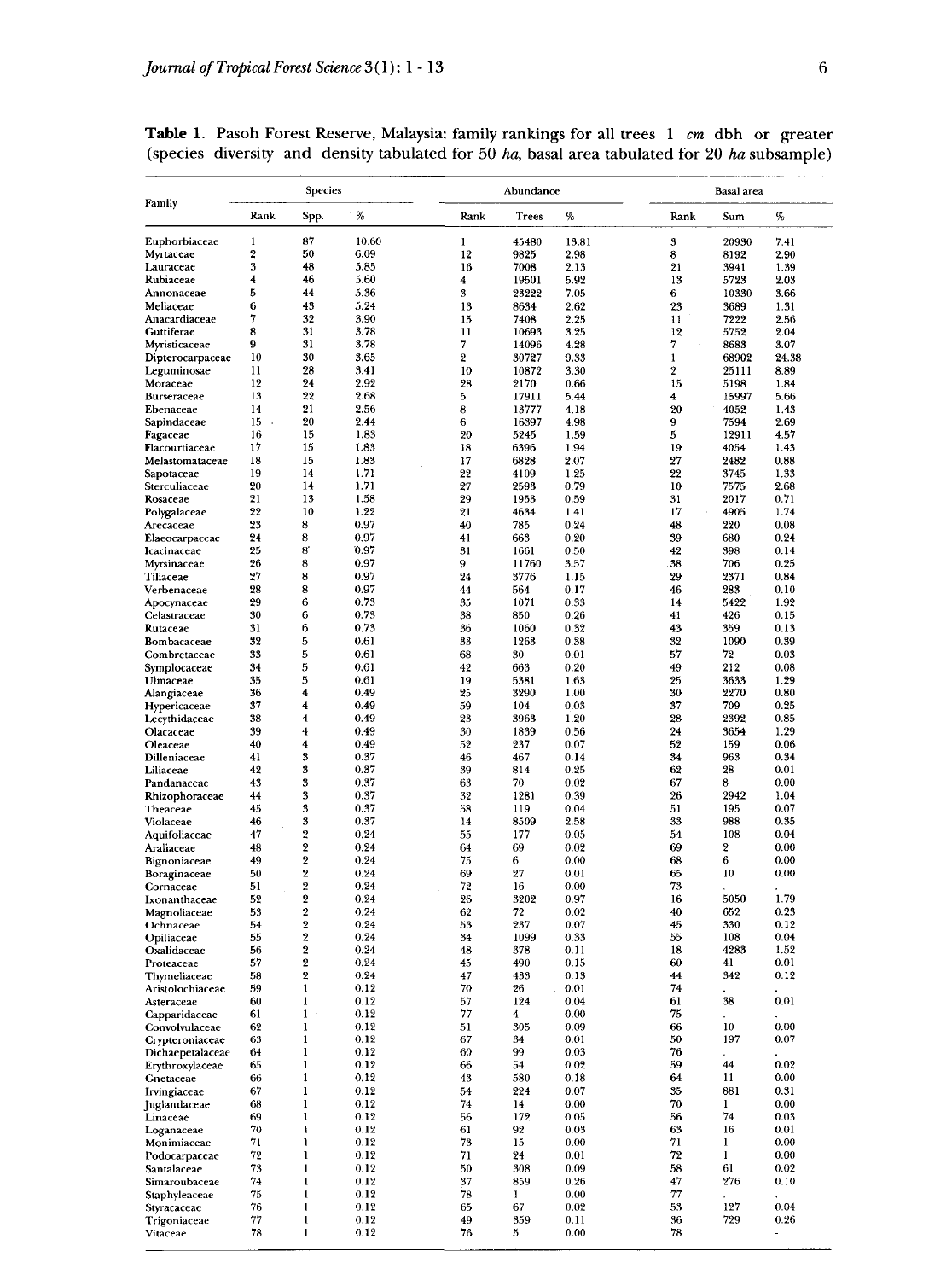| Species                                         | Family                 | 50 ha<br>Frequency |
|-------------------------------------------------|------------------------|--------------------|
|                                                 |                        |                    |
| Shrubs:                                         |                        |                    |
| Lepisanthes tetraphylla (Vahl.) Radlk.          | Sapindaceae            | 2408               |
| Ardisia species 2                               | Myrsinaceae            | 1647               |
| Rothmannia macrophylla (Hk. f.) Bremek.         | Rubiaceae              | 1382               |
| Urophyllum hirsutum (Wight) Hk.f.               | Rubiaceae              | 1255               |
| Ixora congesta Roxb.                            | Rubiaceae              | 869                |
| Gnetum gnemon L.                                | Gnetaceae              | 580                |
| Pavetta species 1                               | Rubiaceae              | 576                |
| Antidesma pendulum Hk.f.                        | Euphorbiaceae          | 496                |
| Memecylon dichotomum (Cl.) King                 | Melastomataceae        | 487                |
| Iguanura wallichiana Hk.f.                      | Arecaceae              | 460                |
| Treelets:                                       |                        |                    |
| Rinorea anguifera (Lour.) O.K.                  | Violaceae              | 8233               |
| Ardisia crassa C.B. Clarke                      | Myrsinaceae            | 7653               |
| Anaxagorea javanica Bl.                         | Annonaceae             | 7081               |
| Aporusa microstachya (Tul.) M.A.                | Euphorbiaceae          | 6486               |
| Knema laurina (Bl.) Warb.                       | Myristicaceae          | 4446               |
| Baccaurea parviflora (M.A.) M.A.                | Euphorbiaceae          | 3474               |
| Diospyros scortechinii King & Gamb.             | Ebenaceae              | 3238               |
| Phaeanthus ophthalamicus (Don.) Sincl.          | Annonaceae             | 2754               |
| Diospyros nutans King & Gamb.                   | Ebenaceae <sup>®</sup> | 2279               |
| Urophyllum glabrum Wall.                        | Rubiaceae              | 1927               |
| Understorey:                                    |                        |                    |
| Gironniera parvifolia Planch.                   | Ulmaceae               | 3955               |
| Barringtonia macrostachya (Jack) Kurz           | Lecythidaceae          | 3718               |
|                                                 | Flacourtiaceae         | 3643               |
| Scaphocalyx spathacea Ridl.                     | Alangiaceae            | 2918               |
| Alangium ebenaceum (Cl.) Harms                  | Rubiaceae              | 2452               |
| Aidia wallichiana Tirving                       |                        |                    |
| Aporusa bracteosa P. & H.                       | Euphorbiaceae          | 2451               |
| Memecylon minutiflorum Miq.                     | Melastomataceae        | 2213               |
| Knema furfuracea (Hk.f. & Thoms.) Warb.         | Myristicaceae          | 2117               |
| Macaranga lowii Hk.f.                           | Euphorbiaceae          | 2107               |
| Oncodostigma monosperma (Hk.f. & Thoms.) Sincl. | Annonaceae             | 2095               |
| Canopy:                                         |                        |                    |
| Xerospermum noronhianum Bl.                     | Sapindaceae            | 8968               |
| Dacryodes rugosa (Bl.) Lam                      | Burseraceae            | 5569               |
| Canarium littorale Bl.                          | Burseraceae            | 3404               |
| Ixonanthes icosandra Jack                       | Ixonanthaceae          | 3202               |
| Dacryodes rostrata (Bl.) Lam                    | Burseraceae            | 2583               |
| Pimelodendron griffithianum (M.A.) Benth.       | Euphorbiaceae          | 2336               |
| Xanthophyllum eurhynchum Miq.                   | Polygalaceae           | 2017               |
| Mesua ferrea L.                                 | Guttiferae             | 193                |
| Lithocarpus curtisii (Hk.f.) Camus              | Fagaceae               | 1770               |
| Vatica bella V. Sl.                             | Dipterocarpaceae       | 1658               |
| Emergent:                                       |                        |                    |
| Shorea maxwelliana King                         | Dipterocarpaceae       | 5652               |
| Neobalanocarpus heimii (King) Ashton            | Dipterocarpaceae       | 3308               |
| Shorea leprosula Miq.                           | Dipterocarpaceae       | 3006               |
| Shorea pauciflora King                          | Dipterocarpaceae       | 2357               |
|                                                 |                        | 2205               |
| Shorea acuminata Dyer                           | Dipterocarpaceae       |                    |
| Shorea parvifolia Dyer                          | Dipterocarpaceae       | 1669               |
| Shorea macroptera Dyer                          | Dipterocarpaceae       | 1601               |
| Dipterocarpus cornutus Dyer                     | Dipterocarpaceae       | 1431               |
| Shorea ovalis (Korth.) Bl.                      | Dipterocarpaceae       | 1309               |
| Sindora coriacea Prain                          | Leguminosae            | 1229               |

## **Table 2.** Number of trees ≥ 1 *cm* dbh in 50 *ha* lowland rain forest, Pasoh Forest Reserve, Malaysia, arranged by species (only the ten most frequent species in each class are shown, classes are described in text)

The Dipterocarpaceae ranked only tenth in species diversity, with 30 species, but it constituted more than 9% of the trees and 25% of the basal area, which ranked the family second and first in those respective categories. This is the family that best characterizes the upper canopy and emergent layers of the Malaysian forest, and the family by which most lowland rain forests are classified to type.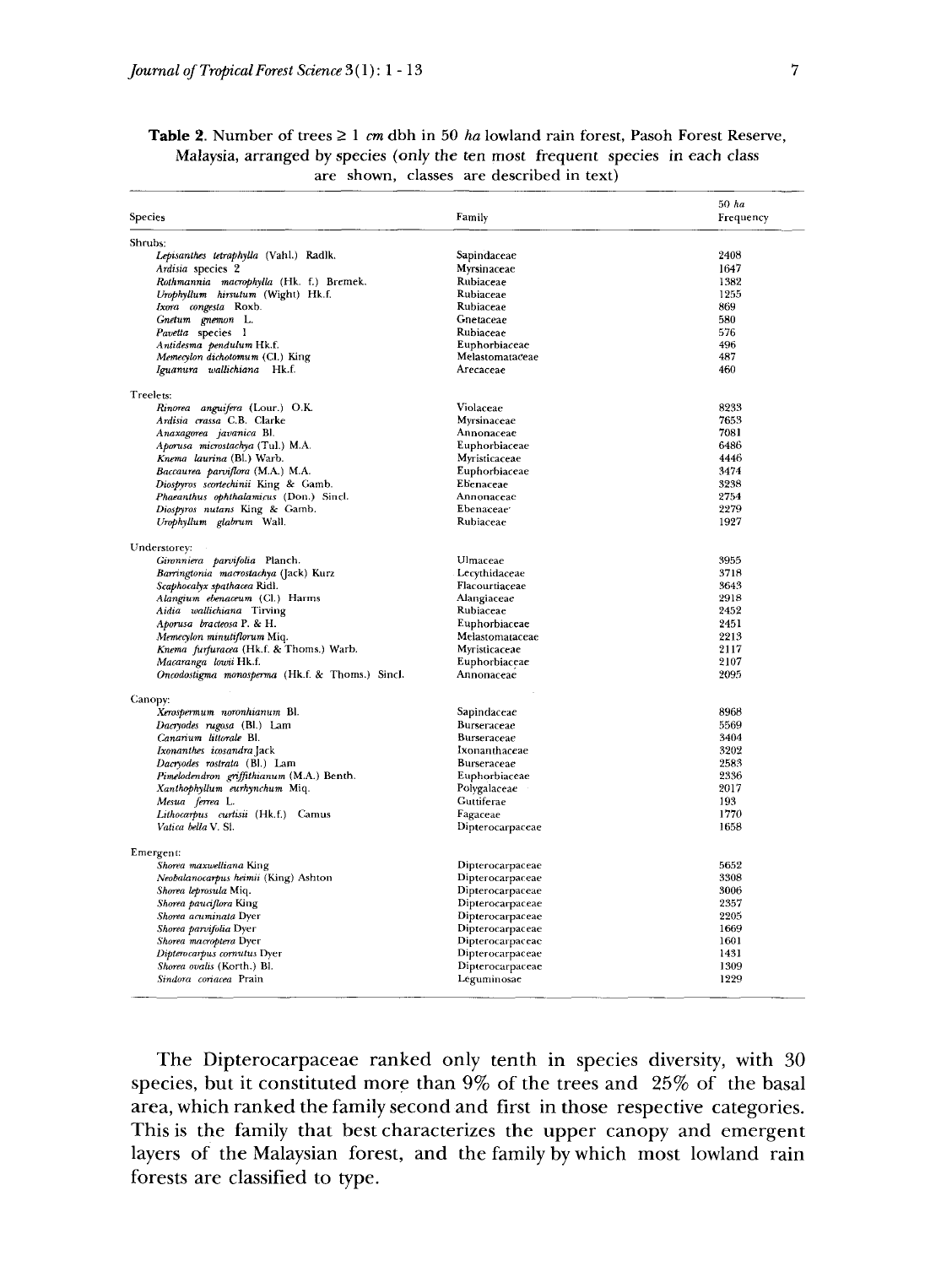|                                                 |                    | 50 ha     |  |
|-------------------------------------------------|--------------------|-----------|--|
| <b>Species</b>                                  | Family             | Frequency |  |
| noronhianum<br>BI.<br>Xerospermum               | Sapindaceae        | 563       |  |
| Shorea maxwelliana King                         | Dipterocarpaceae   | 544       |  |
| Dacryodes rugosa (Bl.) Lam                      | <b>Burseraceae</b> | 520       |  |
| Ixonanthes icosandra Jack                       | Ixonanthaceae      | 517       |  |
| littorale Bl.<br>Canarium                       | <b>Burseraceae</b> | 343       |  |
| Shorea leprosula Miq.                           | Dipterocarpaceae   | 342       |  |
| Ochanostachys amentacea (Hk.f. & Th.) Sincl.    | Olacaceae          | 338       |  |
| Barringtonia macrostachya (Jack) Kurz           | Lecythidaceae      | 324       |  |
| Xanthophyllum eurhynchum Miq                    | Polygalaceae       | 322       |  |
| Pimelodendron griffithianum (M.A.) Benth.       | Euphorbiaceae      | 316       |  |
| Millettia atropurpurea (Wall.) Benth.           | Leguminosae        | 279       |  |
| Neoscortechinia kingii (Hk.f.) P. & H.          | Euphorbiaceae      | 275       |  |
| wallichiana<br>Aidia<br>Tirving                 | Rubiaceae          | 274       |  |
| Dipterocarpus cornutus Dyer                     | Dipterocarpaceae   | 262       |  |
| Shorea parvifolia Dyer                          | Dipterocarpaceae   | 258       |  |
| Cynometra malaccensis Meeuwen.                  | Leguminosae        | 257       |  |
| Korth.<br>argentata<br>Quercus                  | Fagaceae           | 253       |  |
| ferrea<br>Mesua<br>L.                           | Guttiferae         | 244       |  |
| Payena lucida (G. Don) D.C.                     | Sapotaceae         | 232       |  |
| Scaphium macropodum (Miq.) Heyne                | Sterculiaceae      | 221       |  |
| (Cl.) Harms<br>Alangium ebenaceum               | Alangiaceae        | 218       |  |
| curtisii<br>(Hk.f.) Camus<br>Lithocarpus        | Fagaceae           | 212       |  |
| Benth.<br>malaccensis<br>Koompassia             | Leguminosae        | 209       |  |
| marginalis<br>(Scheff.)<br>Sincl.<br>Monocarpia | Annonaceae         | 206       |  |
| anisophylla<br>(Roxb.)<br>Ridl.<br>Porterandia  | Rubiaceae          | 206       |  |

**Table 3.** Number of trees  $\geq 10$  cm dbh in 50 ha lowland rain forest, Pasoh Forest Reserve, Malaysia (species are arranged in order of abundance, only the 25 most frequent species are shown)

**Table 4.** Number of trees  $\geq 30$  cm dbh in 50 *ha* lowland rain forest, Pasoh Forest Reserve, Malaysia, arranged by species in order of abundance (only the 25 most abundant species are shown)

| Species                               | Family             | $50$ ha<br>Abundance |
|---------------------------------------|--------------------|----------------------|
| Shorea leprosula Miq.                 | Dipterocarpaceae   | 140                  |
| Shorea maxwelliana King               | Dipterocarpaceae   | 139                  |
| Ixonanthes icosandra Jack             | Ixonanthaceae      | 111                  |
| Koompassia malaccensis Benth.         | Leguminosae        | 106                  |
| Shorea lepidota (Korth.) Bl.          | Dipterocarpaceae   | 100                  |
| Dipterocarpus cornutus Dyer           | Dipterocarpaceae   | 94                   |
| Shorea acuminata Dyer                 | Dipterocarpaceae   | 93                   |
| Quercus argentata Korth.              | Fagaceae           | 92                   |
| Shorea parvifolia Dyer                | Dipterocarpaceae   | 82                   |
| Cynometra malaccensis Meeuwen.        | Leguminosae        | 76                   |
| Shorea pauciflora King                | Dipterocarpaceae   | 72                   |
| Neobalanocarpus heimii (King) Ashton  | Dipterocarpaceae   | 71                   |
| Scaphium macropodum (Miq.) Heyne      | Sterculiaceae      | 67                   |
| Intsia palembanica Mio.               | Leguminosae        | 64                   |
| Pentaspadon motleyi Hk.f.             | Anacardiaceae      | 60                   |
| Millettia atropurpurea (Wall.) Benth. | Leguminosae        | 57                   |
| Shorea macroptera Dyer                | Dipterocarpaceae   | 48                   |
| Canarium littorale Bl.                | <b>Burseraceae</b> | 44                   |
| Sarcotheca griffithii (Hk.f.) Hall.f. | Oxalidaceae        | 41                   |
| Castanopsis schefferiana Hance        | Fagaceae           | 40                   |
| Mesua ferrea L.                       | Guttiferae         | 37                   |
| Pometia pinnata Forst.f.              | Sapindaceae        | 35                   |
| Shorea bracteolata Dyer               | Dipterocarpaceae   | 34                   |
| Shorea ovalis (Korth.) Bl.            | Dipterocarpaceae   | 34                   |
| Atuna excelsa (Jack) Kosterm.         | Rosaceae           | 33                   |

\*» 345 other species \*\*

The Annonaceae ranked third in density, and fifth and sixth in number of species and basal area respectively. The uniformly high rankings indicate the importance of this family, especially among the smaller trees and lower canopy. We might note that if woody climbers were included in the study, then Annonaceae would likely become the most diverse and most abundant family.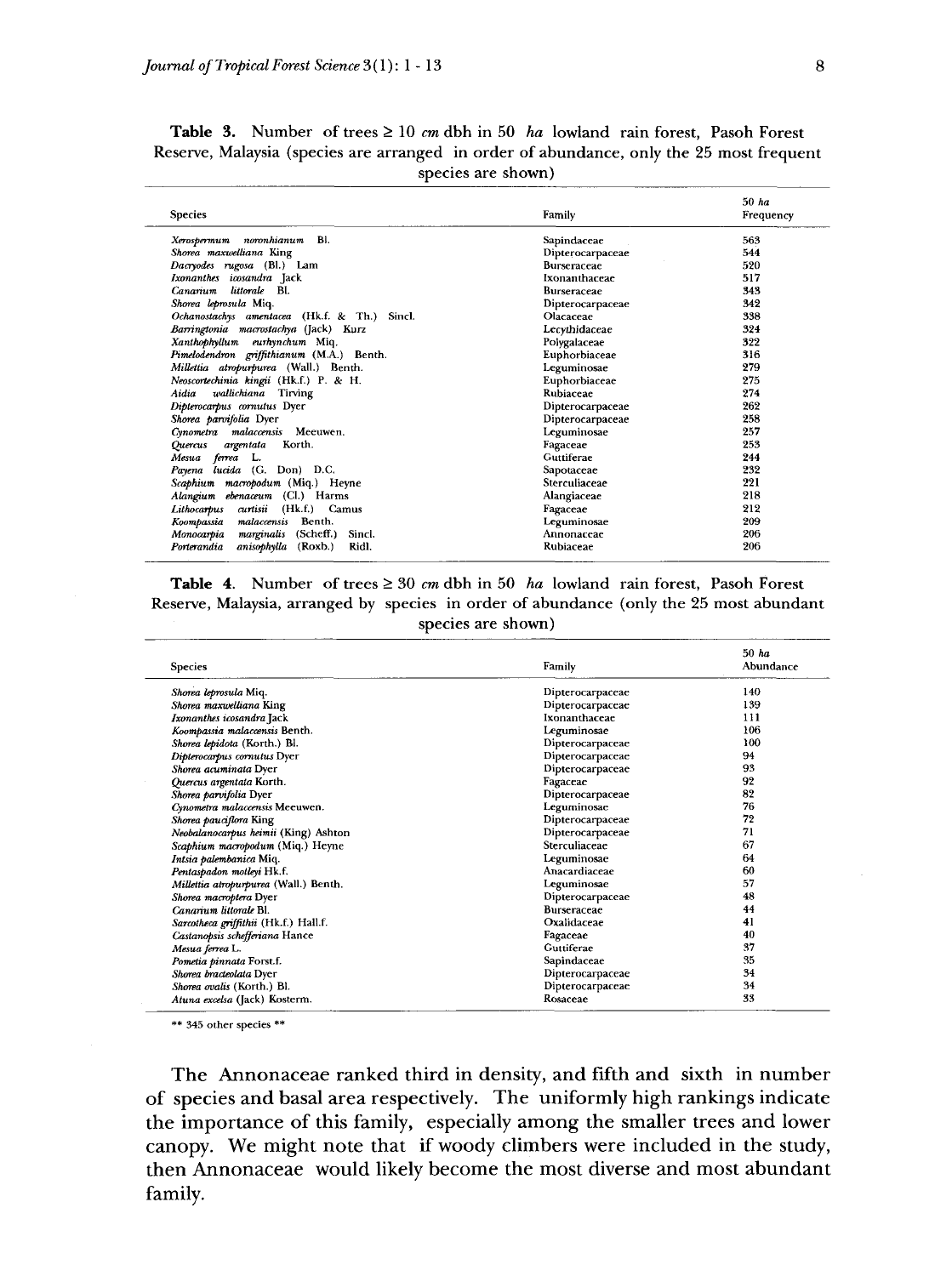The penultimate family to consider is the Burseraceae, which ranked only thirteenth in diversity, with 22 species, but ranked fifth in density and fourth in basal area. We can here note that three of the most frequent canopy tree species are members of the Burseraceae (Table 2). The family is important in all lowland and lower hill forests of Peninsular Malaysia, and very often it includes the most frequent species at a site, as it does in Sungei Menyala.

Finally, we note the family Fagaceae because of the sharp discordance of its rankings. With only 15 species it ranked sixteenth in diversity, and seventeen in density, but it ranked fifth in basal area, contributing 4.57% of the total. The Fagaceae is well known for its importance in the upper hill and montane forest of Peninsular Malaysia, but it is also conspicuous in the lowlands.

The Dipterocarpaceae was the most abundant family for trees larger than 10 *cm* dbh, and accounted for four of the 25 most abundant species (Table 3). The Euphorbiaceae was the second most abundant family, and the most diverse family, but only two of the 25 most abundant species are euphorbs, indicating the extent to which the family dominated the minor components of the forest. The 19 other most abundant species represent 11 different families.

For trees over 30 *cm* dbh, family representation was much less mixed (Table 4). Seventeen of the most abundant species in this class were in three families, Dipterocarpaceae, Leguminosae, and Fagaceae.

The composition of minor families at Pasoh, such as the diversity and frequency of Ebenaceae, and the scarcity of palm trees, was also entirely consistent with other lowland Dipterocarp forests of Peninsular Malaysia.

## *Individual species considered by stature*

Most species of trees included in the enumeration were classified as either canopy or understorey species (Table 5). Emergents and shrubs together contributed only 12% of the flora. The treelets were not especially diverse but they were evidently very common in that they accounted for only 13% of the flora but 23% of the trees.

**Table 5.** Species diversity and tree frequency tabulated by stature class (classes are defined in text, the sample size is 50 *ha*, all trees  $\geq 1$  *cm* dbh)

| <b>Stature</b> | <b>Species</b> | Flora $(\%)$ | Trees $ha^{\dagger}$ | Forest $(\%)$ |
|----------------|----------------|--------------|----------------------|---------------|
| Shrub          | 54             | $6.6\%$      | 303                  | 4.6           |
| Treelet        | 111            | 13.5%        | 1513                 | 22.9          |
| Understorey    | 283            | 34.5%        | 2114                 | 32.1          |
| Canopy         | 317            | 38.7%        | 1901                 | 28.9          |
| Emergent       | 55             | 6.7%         | 753                  | 11.4          |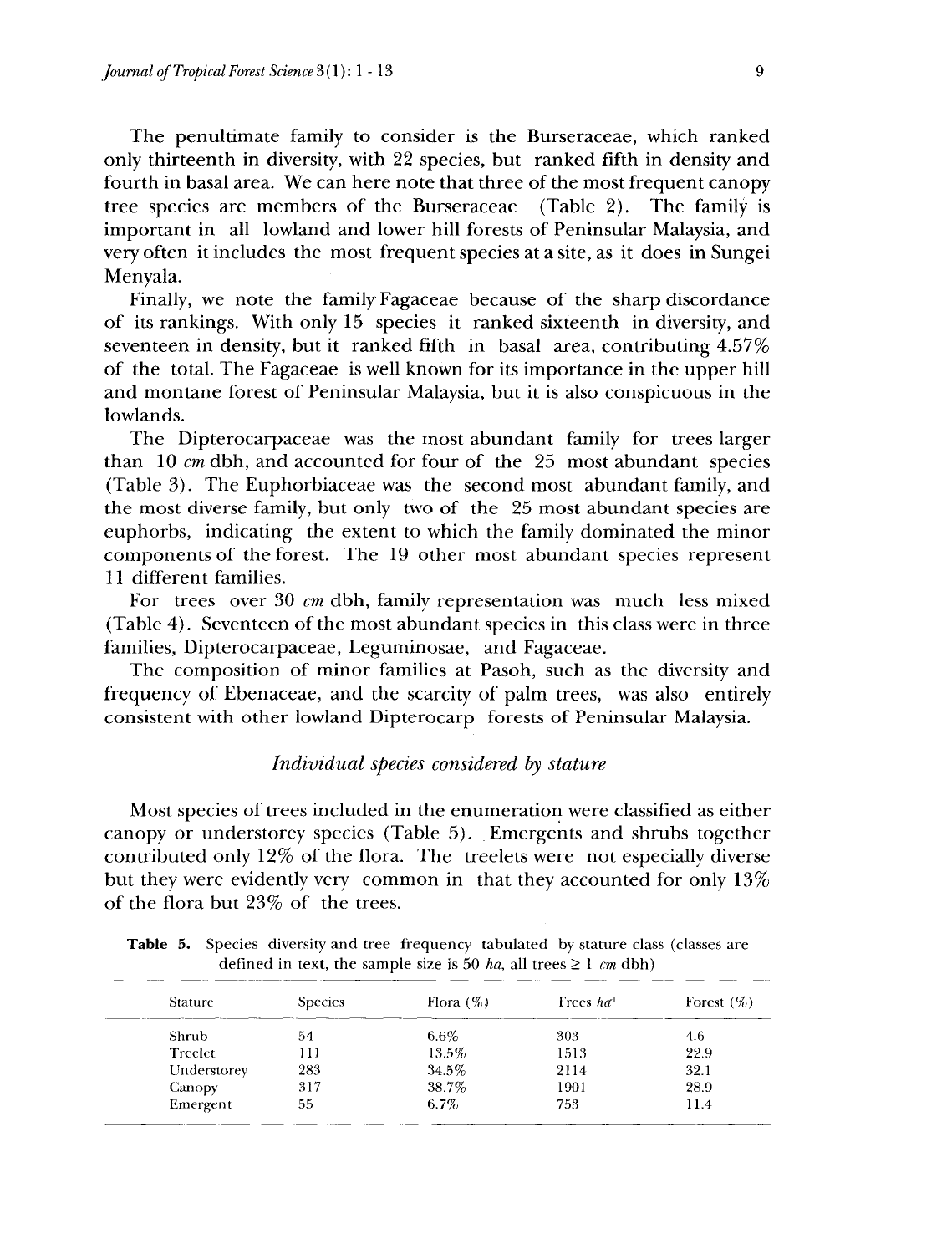In general, the individual species encountered in the enumeration presented few surprises. Only 20 species (1.5%) of the total Pasoh tree flora could not be identified to one of the species listed in the Tree Flora of Malaya, being either new to science, or new to the Malay Peninsula. In general, the most abundant species of larger trees were typical elements of the Malayan lowland rain forest. The following discussion considers some of these species on a case by case basis, arranged by stature, and refers throughout to Table 2.

In considering the shrubs, we might first note that our sample almost certainly excluded many potentially reproductive plants on account of our size limit. Through supplementary sampling we know that species such as *Thottea grandiflora* Rott. (Aristilochiaceae) and *Goniothalamus macrophyllus* (Bl.) Hk.f. & Thorns. (Annonaceae) were among the most abundant small plants in the plot, but because they did not often reach 1 *cm* diameter, their densities appear misleadingly low. A few of the ten most frequent shrubs are found throughout much of Peninsular Malaysia, and are usually frequent in all forest sites. But other species, such as *Ardisia* species 2 (Myrsinaceae) and *Pavetta* species 1 (Rubiaceae), while very common at Pasoh, have been found in only a few other places.

Treelets were quite numerous, four of the five most frequent species of the whole plot were treelets: *Rinorea anguifera* (Lour.) O.K. (Violaceae); *Ardisia crassa* C.B. Clarke (Myrsinaceae); *Anaxagorea javanica* Bl. (Annonaceae) and *Aporusa microstachya* (Tul.) M.A. (Euphorbiaceae). These four species are common and widely distributed throughout Malaya. This was also true of the other abundant species of treelets, except for *Diospyros scortechinii* King & Gamb. (Ebenaceae) which Ng (1978a) considered an uncommon species of hill forests. Conspicuous in its absence was *Agrostachys longifolia* (Wight) Benth. (Euphorbiaceae), a treelet that very commonly dominates the lower strata of hill forests beneath *Shorea laevis* and *Shorea multiflora* (Symington 1943), but can also be the most abundant plant in lowland forests, as it was in Sungei Menyala.

Among the ten most abundant understorey species, the most notable feature was the mix of families, only the Euphorbiaceae was represented twice. The species are well known members of the Peninsular Malaysian lowland flora, found more or less throughout the Peninsula, with the exception of *Oncodostigma monosperma* (Hk.f. & Thoms.) Sincl. (Annonaceae) which is rather rare and of scattered occurrence. *Macaranga lowii* Hk.f. (Euphorbiaceae) should not be mistakenly considered an indicator of early succession, because unlike its congeners, it is a characteristic species of the' primary forest.

Among the ten most abundant species of canopy trees, the Burseraceae was represented by three species, while the remaining seven species represent seven different families. The most common species was *Xerospermum noronhianum,'* in the Sapindaceae, and it was also the most abundant species in the entire plot, and also the most abundant species over 10 *cm* dbh. This species, like the other canopy species, is widely distributed in Peninsular Malaysia, and usually ranks as one of the five or ten most common species in a sample.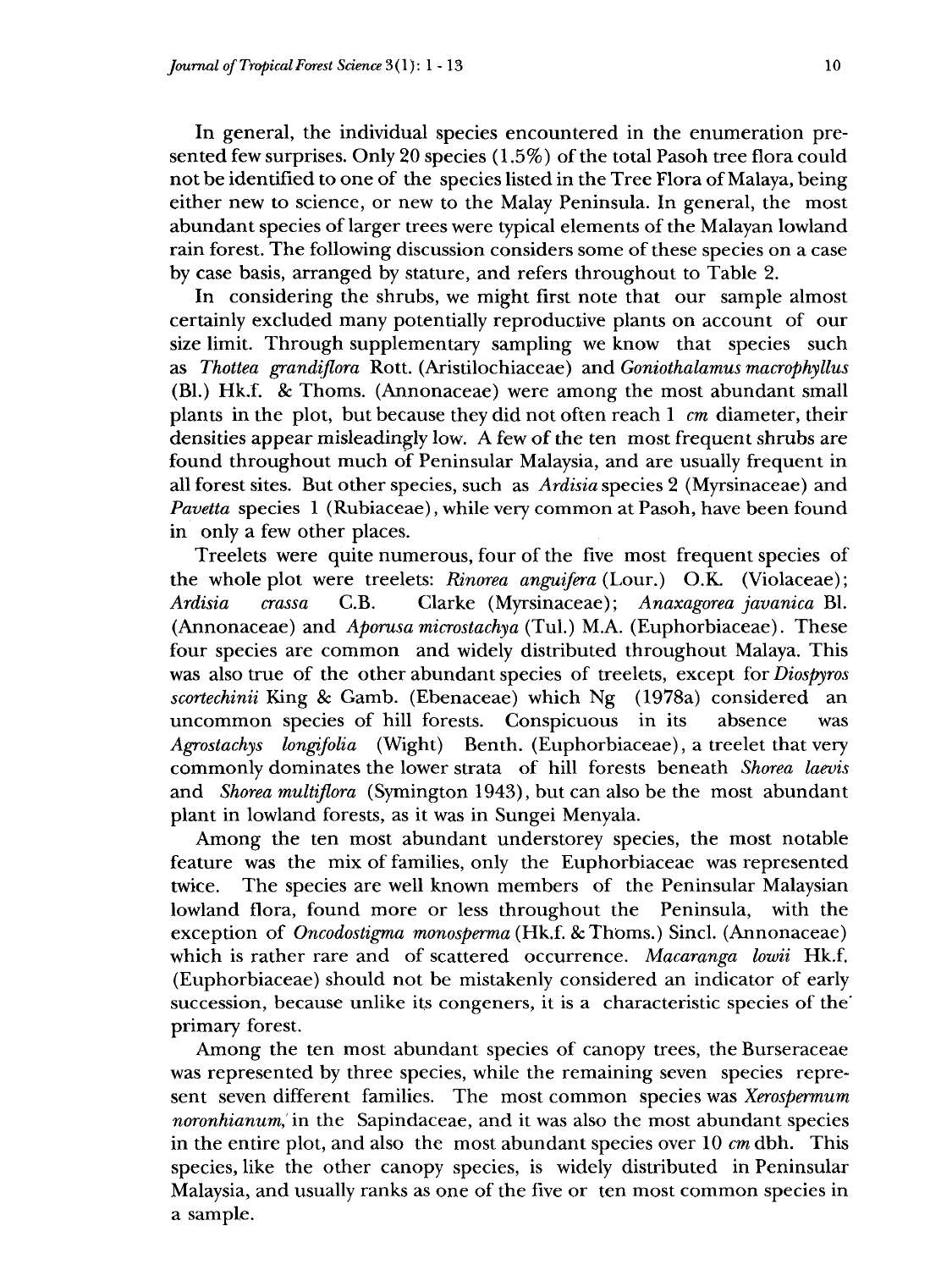The ten most abundant species of emergent trees were dominated by the Dipterocarpaceae. Four of the species were red meranti, *Shorea* sect. Muticae: *Shorea leprosula* Miq., 5. *acuminata* Dyer, 5. *parvifolia* Dyer, and *S. macroptera* Dyer. The heavy hardwoods were represented among the most abundant emergents by balau, *Shorea maxwelliana* King and chengal, *Neobalanocarpus heimii* (King) Ashton. The seventh most abundant emergent was a keruing, *Dipterocarpus cornutus* Dyer. This particular mix of species conforms to the mixed-red meranti forest of the south-central subtype of Wyatt-Smith (1987).

# *Species indicative of disturbance*

We found no floristic evidence of recent fire, major windthrows, or other types of significant disturbance. This is seen principally through the low diversity and abundance of species that are known to indicate disturbance. For example, *Endospermum malaccensis* M.A. (Euphorbiaceae) is a light demanding species that can dominate roadsides and disturbed land; its population in the plot consists of only only 35 widely scattered trees, of which only 14 are saplings less than 5 *cm* dbh. Some species of simpoh *(Dillenia)* are also indicative of disturbance, but the plot sample of sample of *Dillenia grandifolia* Hk.f. & Thorns, totals six adult trees that fruit in abundance, but only 11 smaller trees were found, while the sample *of Dillenia reticulata* King included only 47 trees, most of them were isolated saplings in the middle of large tree falls. The early successional species of *Mallotus* were not found in the plot, while those of *Macaranga* were rare: *M. gigantea* (Richb. f. & Zoll) M.A., four trees in 50 *ha; M. hosei* Hk, f,, ten trees; *M. hypoleuca* (Richb. f. & Zoll.) M.A., 123 trees. The species *Campnosperma auriculatum* (Bl.) Hk.f. (Anacardiaceae) is an important species along steep stream banks and in secondary forests, especially wet forests, and can even become the dominant species in regenerated forests. Only three adult trees were found in the *50-ha* plot.

## **Conclusion**

Pasoh Forest exhibited most of the important characteristics of the Peninsular Malaysian lowland rain forest. The species diversity was high, and the mix of species was very even. The more important families were Euphorbiaceae and Annonaceae among the smaller trees, and Dipterocarpaceae, Leguminosae and Burseraceae among larger trees. The constituent species are, by and large, widely distributed and characteristic elements of the Peninsular Malaysian rain forest. The low diversity and low abundance of species that indicate disturbance supports the conclusion that the *50-ha* plot circumscribes a relatively homogeneous example of lowland rain forest. Long term studies based at the Pasoh forest site should be of general applicability.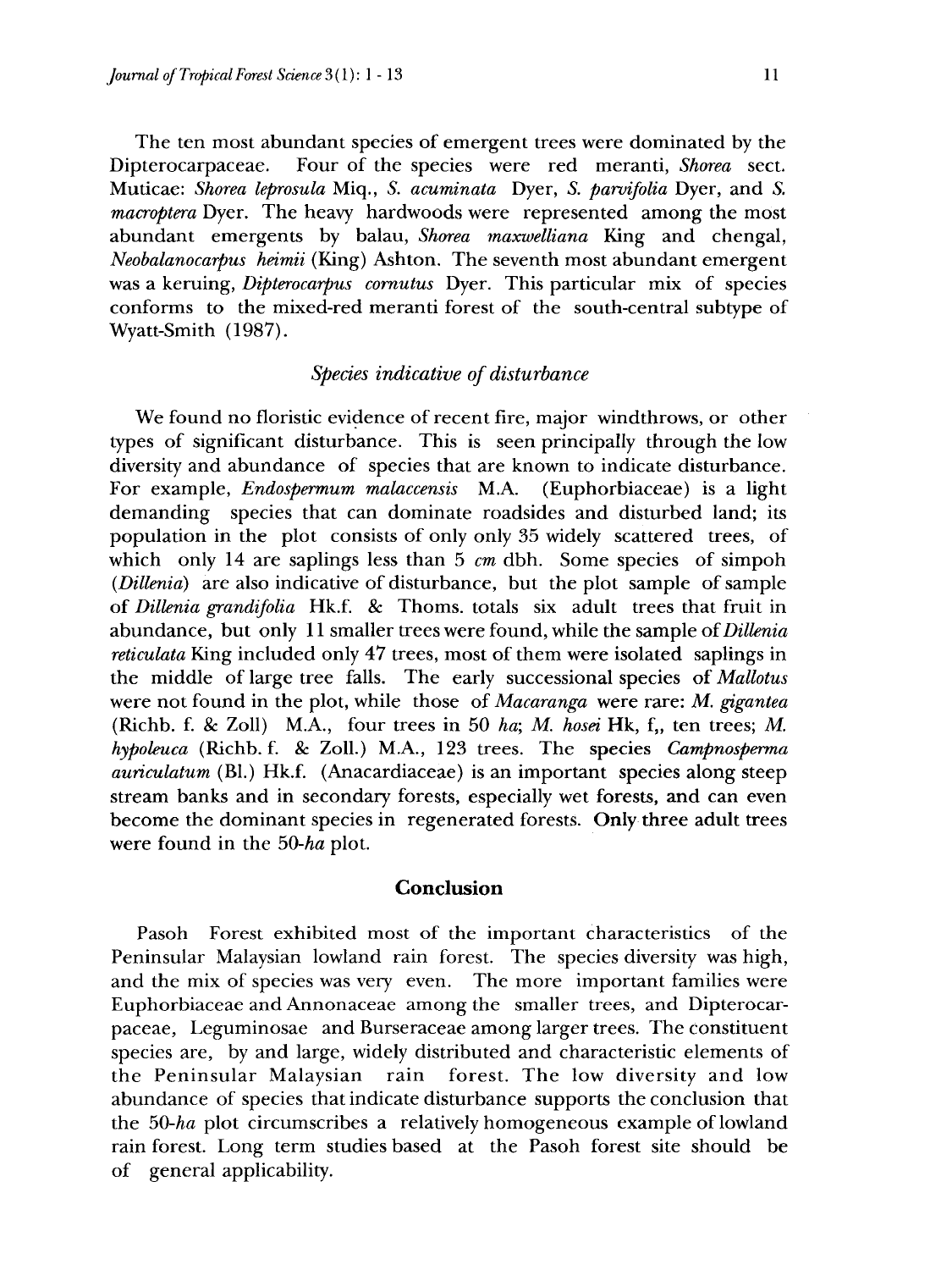#### **Acknowledgements**

The large scale forest plot at Pasoh Forest Reserve is an ongoing project of the Malaysian Government, directed by the Forest Research Institute Malaysia through its Director General, Salleh Mohd. Nor, under the leadership of N. Manokaran, P. S. Ashton and S. P. Hubbell. Supplemental funds are very gratefully acknowledged from the following sources: National Science Foundation (USA) BSR Grant INT-84-12201 to Harvard University through P. S. Ashton and S. P. Hubbell; Conservation, Food and Health Foundation, Inc. (USA); United Nations, through the Man and the Biosphere program, UNESCO-MAB grants 217.651.5, 217.652.5, 243.027.6, 213.164.4, and also UNESCO-ROSTSEA grant 243.170.6.; and the continuing support of the Smithsonian Tropical Research Institute (USA), Barro Colorado Island, Panama.

K.M. Kochummen gratefully acknowledges the support of Senior Fellowship awarded by the Smithsonian Tropical Research Institute, 1987-1990.

We would like to thank P. S. Ashton for his comments and ideas relating to the Pasoh flora.

## **References**

- ALLBROOK, R.F. 1973. The soils of Pasoh Forest Reserve, Negeri Sembilan. *Malaysian Forester* 36:22-33.
- ASHTON, P.S. 1964. Ecological studies in the mixed dipterocarp forests of the Brunei state. *Oxford Forestry Memoirs 25.*
- ASHTON, P. S. 1976. Mixed dipterocarp forest and its variation with habitat in the Malayan lowland: a re-evaluation at Pasoh. *Malaysian Forester* 39:56-72.
- ASHTON, P. S. 1982. Dipterocarpaceae. *Flora Malesiana* 9:237-340.
- DALE, W.L. 1959. The rainfall of Malaya. *Journal of Tropical Geography* 13:23-37.
- GENTRY, A. 1988. Tree species richness in upper Amazonian forests. *Proceedings of the National Academy of Science (U.S.A.)* 85:156-159.
- HUBBELL, S.P., & FOSTER, R.B. 1986. Commonness and rarity in a neotropical forest: Implications for tropical tree conservation. Pp. 205-231 in Soule, M.E. (Ed.) *Conservation biology.* Sinauer Associates, Sunderland Massachusetts, United States of America.
- KARTAWINATA, K., ROCHADI ABDULHADI & TUKIRIN PARTOMIHARDJO. 1981. Composition and structure of a lowland Dipterocarp forest at Wanariset, East Kalimantan. *Malaysian Forester* 44:397-406.
- KEMPER, C. 1988. The mammals of Pasoh Forest Reserve, Peninsular Malaysia. *Malayan Nature Journal* 42:1-19.
- LIEBERMAN, D., LIEBERMAN, M., PERALTA, R. & HARTSHORN, G.S. 1985. Mortality patterns and stand turnover rates in a wet tropical forest in Costa Rica. *Journal of Ecology* 73:915-924.
- LIEBERMAN, D. & LIEBERMAN, M. 1987. Forest tree growth and dynamics at La Selva, Costa Rica (1969-1982). *Journal of Tropical Ecology* 3:347-358.
- MANOKARAN, N. & LAFRANKIE, J.V. 1990. Stand structure of Pasoh Forest Reserve, a lowland rain forest in Peninsular Malaysia. *Journal of Tropical Forest Science* 3(1): 14 - 24.
- MANOKARAN, N., LAFRANKIE, J.V., KOCHUMMEN, K.M., QUAH, E.S., KLAHN, J., ASHTON, P.S. & HUBBELL, S.P. 1990. Methodology for the *50-ha* research plot at Pasoh Forest Reserve. *Research Pamphlet Number 104.* Forest Research Institute Malaysia, Kepong, Malaysia.